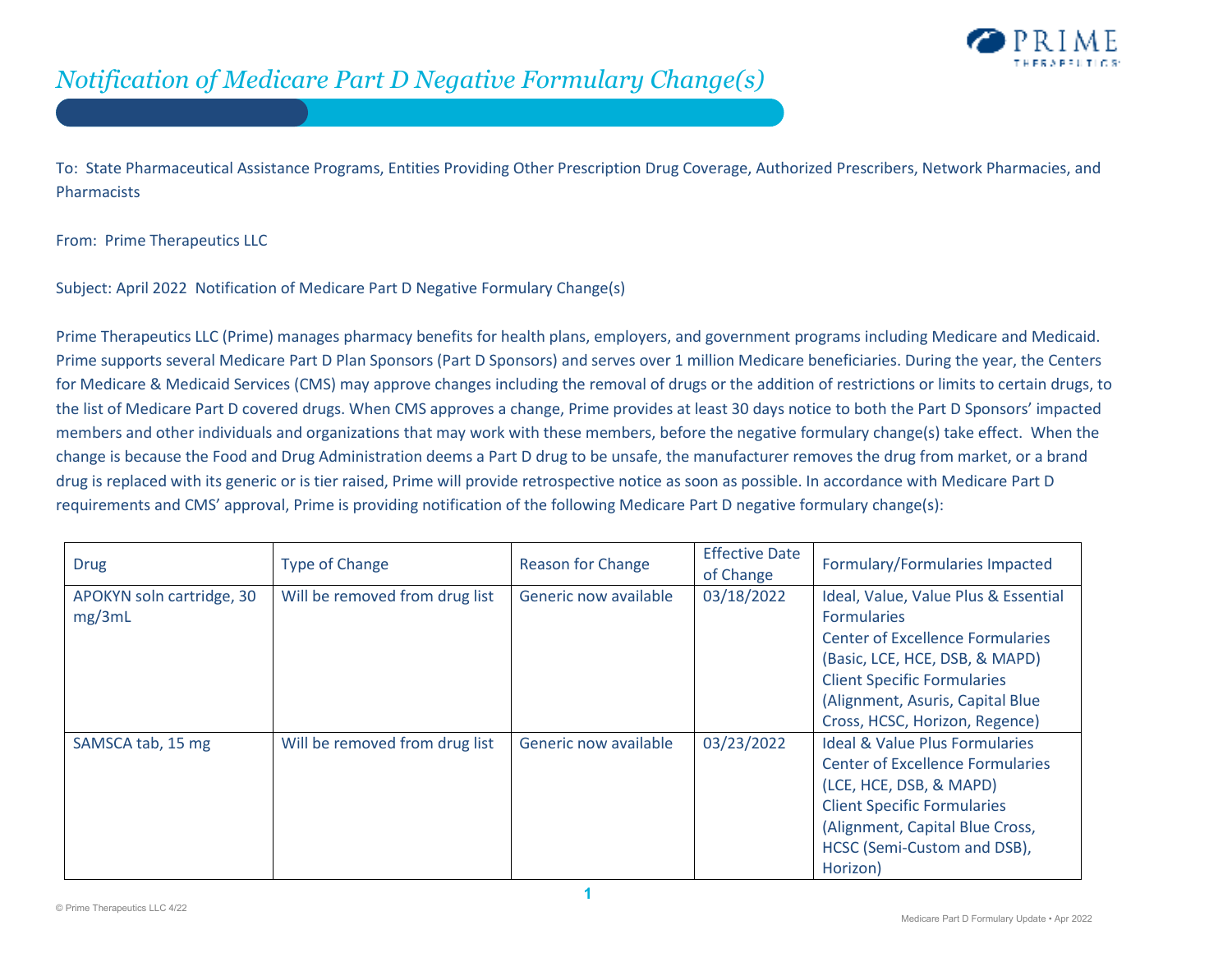

| VIMPAT tab, 50 mg, 100 | Will be removed from drug list | Generic now available | 03/30/2022 | .<br>Ideal, Value, Value Plus & Essential |
|------------------------|--------------------------------|-----------------------|------------|-------------------------------------------|
| mg, 150 mg, 200 mg     |                                |                       |            | <b>Formularies</b>                        |
|                        |                                |                       |            | <b>Center of Excellence Formularies</b>   |
|                        |                                |                       |            | (Basic, LCE, HCE, DSB, & MAPD)            |
|                        |                                |                       |            | <b>Client Specific Formularies</b>        |
|                        |                                |                       |            | (Alignment, Asuris, Capital Blue)         |
|                        |                                |                       |            | Cross, HCSC, Horizon, Regence)            |
| RUZURGI tab, 10 mg     | Will be removed from drug list | Discontinued by       | 05/24/2022 | <b>Complete Formulary</b>                 |
|                        |                                | manufacturer          |            |                                           |

The Part D Sponsors' members who are impacted by the change(s) will receive notification on their monthly Explanation of Benefits (EoB). Since you may interact with the Part D Sponsors' members, Prime is providing you this notice prior to the date the change becomes effective so that you may take any appropriate action as you work with the Part D Sponsors' members, which may include considering alternative drugs that are covered by the plan or asking the plan for an exception.

For more information about how the change(s) may affect cost-sharing, such as copayments or coinsurance, or for more information about asking the plan for an exception, please visit MyPrime.com. (Note: There is no access to Regence or Asuris on MyPrime.com. Please visit Regence.com or Asuris.com for additional information on those health plans).

## **Prior Negative Formulary Changes in 2022**

| <b>Drug</b>                                              | <b>Type of Change</b>          | <b>Reason for Change</b> | <b>Effective Date</b><br>of Change | Formulary/Formularies Impacted                                                                                                                                                                                                                      |
|----------------------------------------------------------|--------------------------------|--------------------------|------------------------------------|-----------------------------------------------------------------------------------------------------------------------------------------------------------------------------------------------------------------------------------------------------|
| AFINITOR DISPERZ tabs for<br>oral susp, 2 mg, 3 mg, 5 mg | Will be removed from drug list | Generic now available    | 01/01/2022                         | Ideal, Value, Value Plus & Essential<br><b>Formularies</b><br><b>Center of Excellence Formularies</b><br>(Basic, LCE, HCE, DSB, & MAPD)<br><b>Client Specific Formularies</b><br>(Alignment, Asuris, Capital Blue<br>Cross, HCSC, Horizon, Regence) |
| AFINITOR tabs, 10 mg                                     | Will be removed from drug list | Generic now available    | 01/01/2022                         | <b>Client Specific Formularies</b><br>(Horizon, Asuris, Regence)                                                                                                                                                                                    |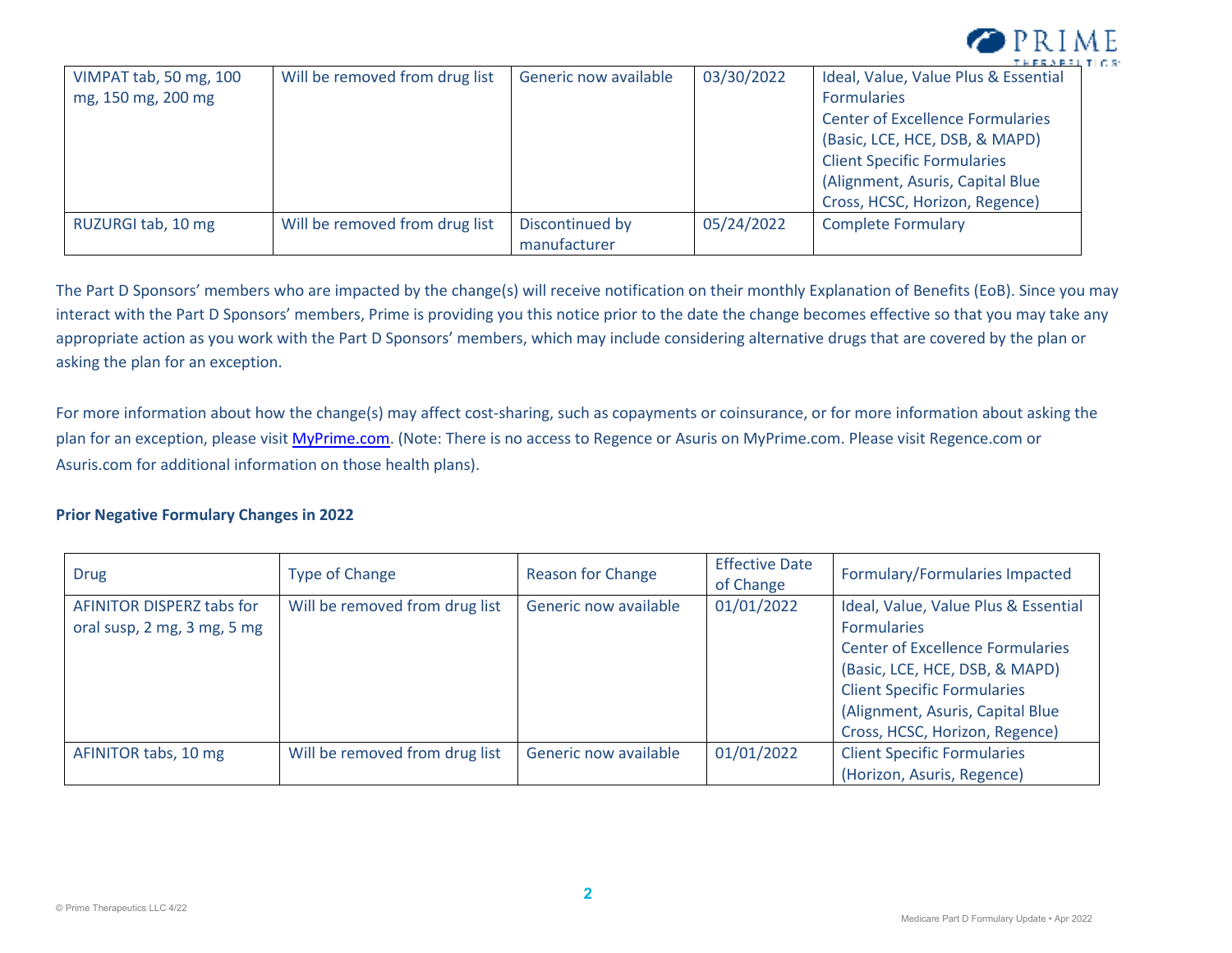

| <b>Drug</b>                                        | <b>Type of Change</b>          | <b>Reason for Change</b> | <b>Effective Date</b><br>of Change | Formulary/Formularies Impacted                                                                                                                                                                                                                        |
|----------------------------------------------------|--------------------------------|--------------------------|------------------------------------|-------------------------------------------------------------------------------------------------------------------------------------------------------------------------------------------------------------------------------------------------------|
| ARRANON inj, 5 mg/mL                               | Will be removed from drug list | Generic now available    | 01/01/2022                         | Ideal, Value, Value Plus & Essential<br><b>Formularies</b><br><b>Center of Excellence Formularies</b><br>(Basic, LCE, HCE, DSB, & MAPD)<br><b>Client Specific Formularies</b><br>(Alignment, Asuris, Capital Blue<br>Cross, HCSC, Horizon, Regence)   |
| BYSTOLIC tabs, 2.5 mg,<br>5 mg, 10 mg, 20 mg       | Will be removed from drug list | Generic now available    | 01/01/2022                         | <b>Ideal &amp; Value Plus Formularies</b><br><b>Center of Excellence Formularies</b><br>(LCE, HCE, DSB, & MAPD)<br><b>Client Specific Formularies</b><br>(Alignment, Asuris, Capital Blue<br>Cross, HCSC Semi-Custom & HCSC<br>DSB, Horizon, Regence) |
| CARBAGLU tabs, 200 mg                              | Will be removed from drug list | Generic now available    | 01/01/2022                         | Ideal, Value, Value Plus & Essential<br><b>Formularies</b><br><b>Center of Excellence Formularies</b><br>(Basic, LCE, HCE, DSB, & MAPD)<br><b>Client Specific Formularies</b><br>(Alignment, Asuris, Capital Blue<br>Cross, HCSC, Horizon, Regence)   |
| <b>CHANTIX</b> continuing month<br>pack tabs, 1 mg | Will be removed from drug list | Generic now available    | 01/01/2022                         | Ideal, Value, Value Plus & Essential<br><b>Formularies</b><br><b>Center of Excellence Formularies</b><br>(Basic, LCE, HCE, DSB, & MAPD)<br><b>Client Specific Formularies</b><br>(Alignment, Asuris, Capital Blue<br>Cross, HCSC, Horizon, Regence)   |
| CHANTIX tabs, 0.5 mg,<br>1 <sub>mg</sub>           | Will be removed from drug list | Generic now available    | 01/01/2022                         | Ideal, Value, Value Plus & Essential<br><b>Formularies</b><br><b>Center of Excellence Formularies</b><br>(Basic, LCE, HCE, DSB, & MAPD)<br><b>Client Specific Formularies</b><br>(Alignment, Asuris, Capital Blue<br>Cross, HCSC, Horizon, Regence)   |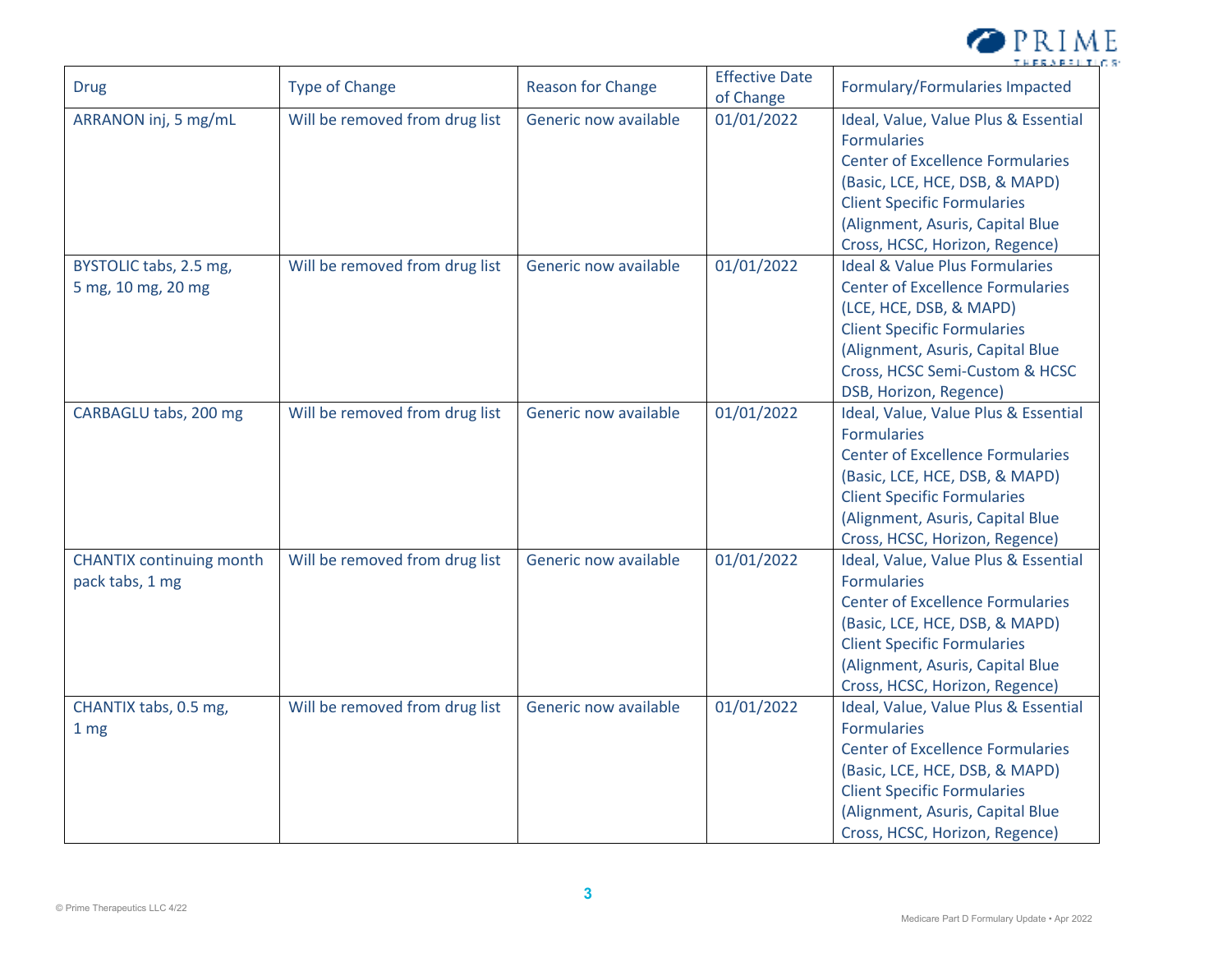

| <b>Drug</b>                                    | <b>Type of Change</b>          | <b>Reason for Change</b> | <b>Effective Date</b><br>of Change | Formulary/Formularies Impacted                                                                                                                                                                                                                      |
|------------------------------------------------|--------------------------------|--------------------------|------------------------------------|-----------------------------------------------------------------------------------------------------------------------------------------------------------------------------------------------------------------------------------------------------|
| DUREZOL ophth emulsion,<br>0.05%               | Will be removed from drug list | Generic now available    | 01/01/2022                         | <b>Ideal Formularies</b><br><b>Center of Excellence Formularies</b><br>(Basic, LCE, HCE, DSB, & MAPD)<br><b>Client Specific Formularies</b><br>(Alignment, Asuris, Capital Blue<br>Cross, HCSC, Horizon, Regence)                                   |
| ZORTRESS tabs, 1 mg                            | Will be removed from drug list | Generic now available    | 01/01/2022                         | Ideal, Value, Value Plus & Essential<br><b>Formularies</b><br><b>Center of Excellence Formularies</b><br>(Basic, LCE, HCE, DSB, & MAPD)<br><b>Client Specific Formularies</b><br>(Alignment, Capital Blue Cross,<br>HCSC, Horizon)                  |
| NARCAN nasal spray,<br>4 mg/0.1 mL             | Will be removed from drug list | Generic now available    | 01/31/2022                         | <b>Client Specific Formularies</b><br>(Alignment, Horizon)                                                                                                                                                                                          |
| <b>ISTODAX (OVERFILL) for IV</b><br>inj, 10 mg | Will be removed from drug list | Generic now available    | 02/04/2022                         | Ideal, Value, Value Plus & Essential<br><b>Formularies</b><br><b>Center of Excellence Formularies</b><br>(Basic, LCE, HCE, DSB, & MAPD)<br><b>Client Specific Formularies</b><br>(Alignment, Capital Blue Cross,<br>HCSC, Horizon)                  |
| <b>CYSTADANE</b> powder for oral<br>solution   | Will be removed from drug list | Generic now available    | 02/22/2022                         | Ideal, Value, Value Plus & Essential<br><b>Formularies</b><br><b>Center of Excellence Formularies</b><br>(Basic, LCE, HCE, DSB, & MAPD)<br><b>Client Specific Formularies</b><br>(Alignment, Asuris, Capital Blue<br>Cross, HCSC, Horizon, Regence) |
| SELZENTRY tab, 150 mg, 300<br>mg               | Will be removed from drug list | Generic now available    | 02/22/2022                         | Ideal, Value, Value Plus & Essential<br><b>Formularies</b><br><b>Center of Excellence Formularies</b><br>(Basic, LCE, HCE, DSB, & MAPD)<br><b>Client Specific Formularies</b><br>(Alignment, Asuris, Capital Blue<br>Cross, HCSC, Horizon, Regence) |